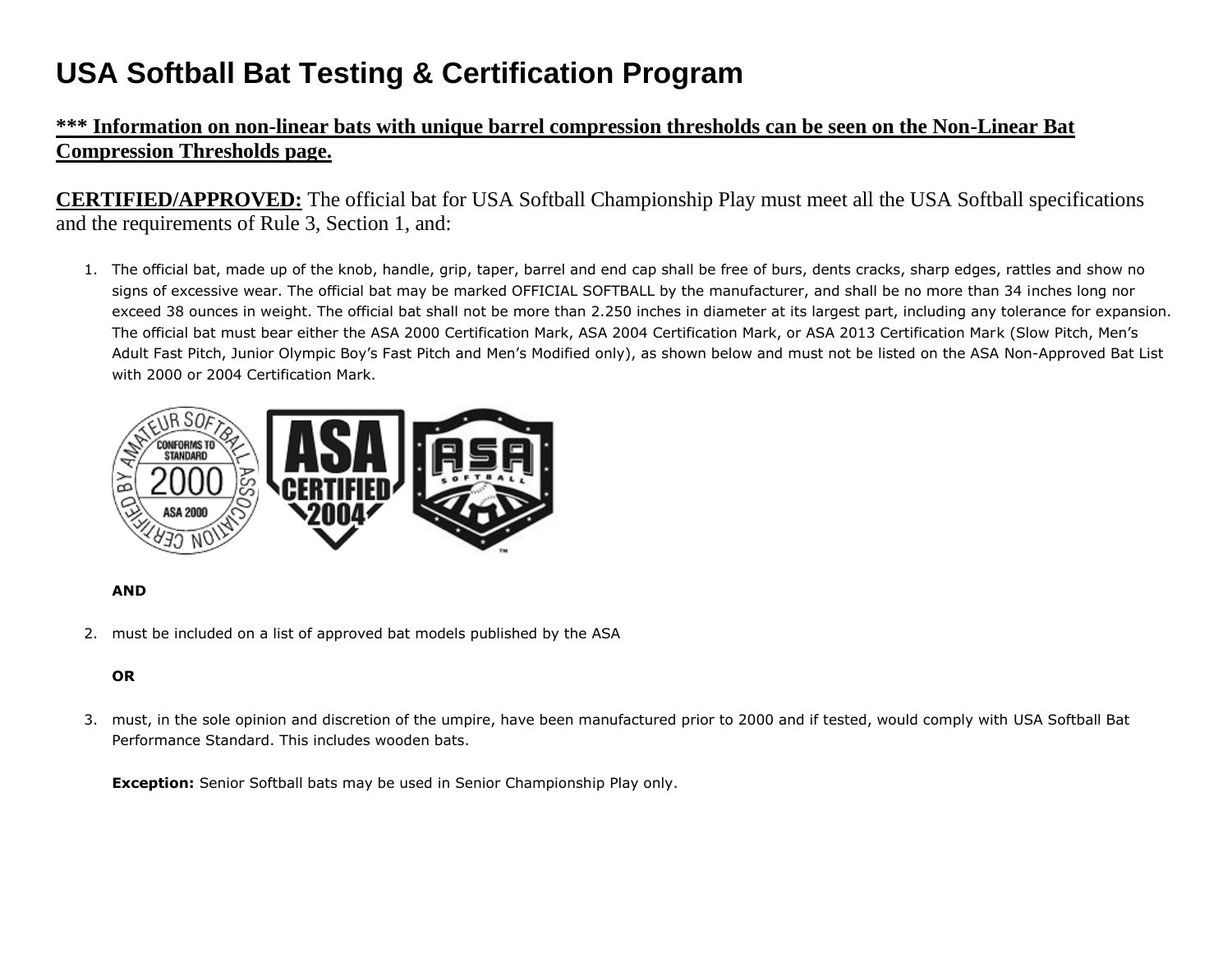*All bats in USA Softball Championship Play, except Seniors, must pass the ASA Bat Performance Standard. All bats having the 2000, 2004 or 2013(Slow Pitch, Men's Adult Fast Pitch, Junior Olympic Boy's Fast Pitch and Men's Modified Pitch ONLY) Certification Mark and not listed on the list of Non-Approved bats with Certification marks will be allowed in USA Softball Championship Play. Bats with the 2013 Certification Mark will be allowed in Slow Pitch National Championship Play Only. For your convenience, USA Softball's website has a listing of all approved bats and bats that have ASA Certification Marks and are no longer approved.*